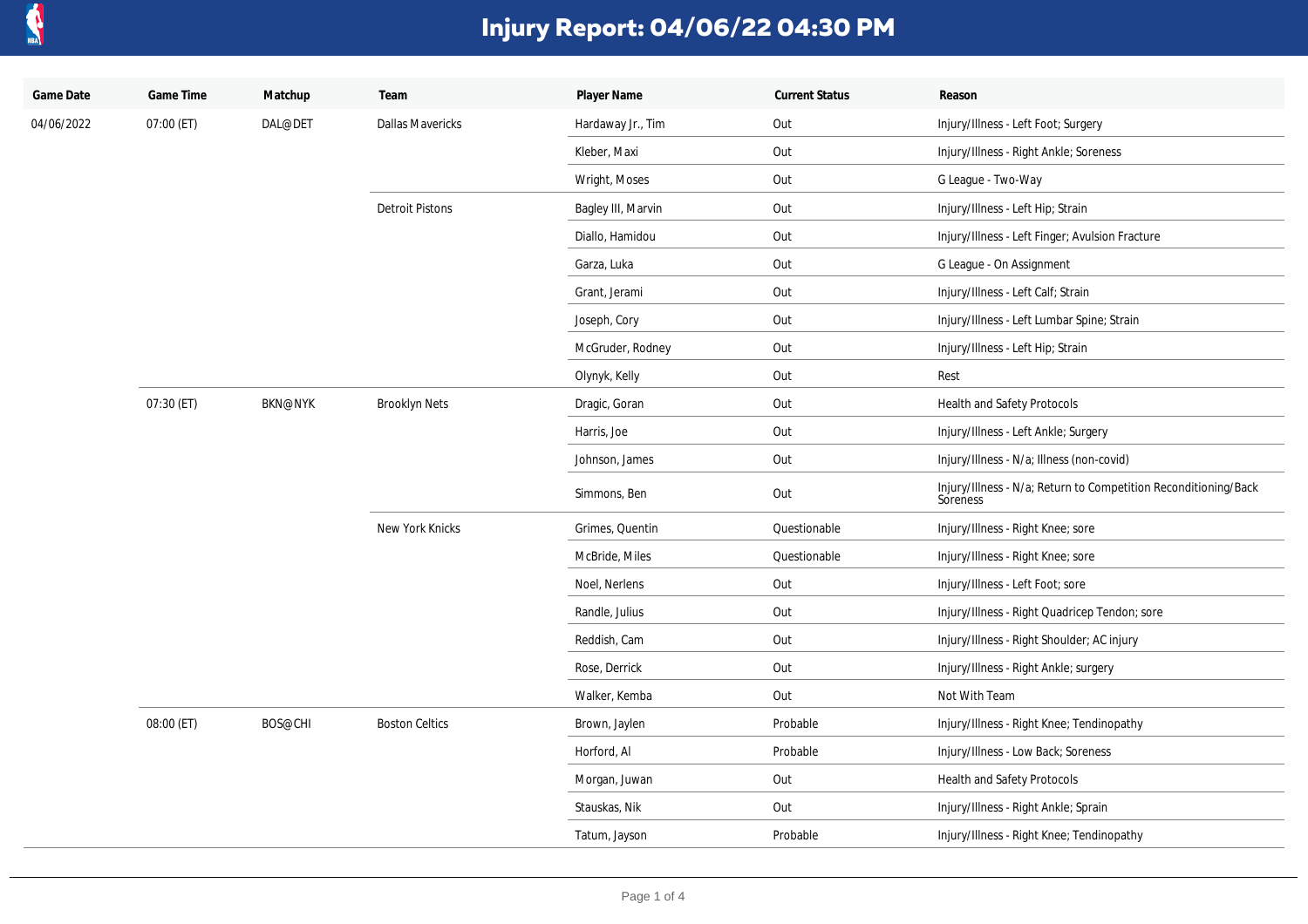

| Game Date | Game Time  | Matchup | Team                      | Player Name              | <b>Current Status</b> | Reason                                                        |
|-----------|------------|---------|---------------------------|--------------------------|-----------------------|---------------------------------------------------------------|
|           |            |         |                           | Williams III, Robert     | Out                   | Injury/Illness - Left Knee; Meniscal Tear                     |
|           |            |         | Chicago Bulls             | Ball, Lonzo              | Out                   | Injury/Illness - Left Knee; Meniscus Tear                     |
|           |            |         |                           | Caruso, Alex             | Doubtful              | Injury/Illness - Left Low Back; Contusion                     |
|           |            |         |                           | Green, Javonte           | Probable              | Injury/Illness - Right Quadricep; Contusion                   |
|           |            |         |                           | Jones Jr., Derrick       | Probable              | Injury/Illness - Left Knee; Soreness                          |
|           |            |         |                           | LaVine, Zach             | Probable              | Injury/Illness - Left Knee; Soreness; Injury Management       |
|           |            |         |                           | Thomas, Matt             | Probable              | Injury/Illness - Right Lower Leg; Contusion                   |
|           |            | WAS@ATL | Atlanta Hawks             | Bogdanovic, Bogdan       | Questionable          | Injury/Illness - Right Knee; Soreness                         |
|           |            |         |                           | Collins, John            | Out                   | Injury/Illness - Right Ring Finger; Sprain, Right Foot Strain |
|           |            |         |                           | Gallinari, Danilo        | Questionable          | Injury/Illness - Left Knee; Inflammation                      |
|           |            |         |                           | Williams, Lou            | Out                   | Injury/Illness - Low Back; Discomfort                         |
|           |            |         | <b>Washington Wizards</b> | Beal, Bradley            | Out                   | Injury/Illness - Left Wrist; Left wrist surgery               |
|           |            |         |                           | Carey Jr., Vernon        | Out                   | Injury/Illness - Right Calf; Right calf strain                |
|           |            |         |                           | Kuzma, Kyle              | Out                   | Injury/Illness - Right Knee; Right knee tendinitis            |
|           |            |         |                           | Schakel, Jordan          | Out                   | G League - Two-Way                                            |
|           |            |         |                           | Todd, Isaiah             | Out                   | G League - On Assignment                                      |
|           |            |         |                           | Winston, Cassius         | Out                   | G League - Two-Way                                            |
|           | 09:00 (ET) | OKC@UTA | Oklahoma City Thunder     | Bazley, Darius           | Out                   | Injury/Illness - Right Knee; Non-displaced tibial fracture    |
|           |            |         |                           | Dort, Luguentz           | Out                   | Injury/Illness - Left Shoulder; Surgery                       |
|           |            |         |                           | Favors, Derrick          | Out                   | Injury/Illness - Low Back; Soreness                           |
|           |            |         |                           | Giddey, Josh             | Out                   | Injury/Illness - Right Hip; Soreness                          |
|           |            |         |                           | Gilgeous-Alexander, Shai | Out                   | Injury/Illness - Right Ankle; Soreness                        |
|           |            |         |                           | Jerome, Ty               | Out                   | Injury/Illness - N/a; Sports Hernia Surgery                   |
|           |            |         |                           | Mann, Tre                | Out                   | Injury/Illness - Right Hamstring; Strain                      |
|           |            |         |                           | Muscala, Mike            | Out                   | Injury/Illness - Right Ankle; Surgery                         |
|           |            |         |                           | Williams, Kenrich        | Out                   | Injury/Illness - Left Knee; Sprain                            |
|           |            |         | Utah Jazz                 | Azubuike, Udoka          | Out                   | Injury/Illness - Right Ankle; Surgery                         |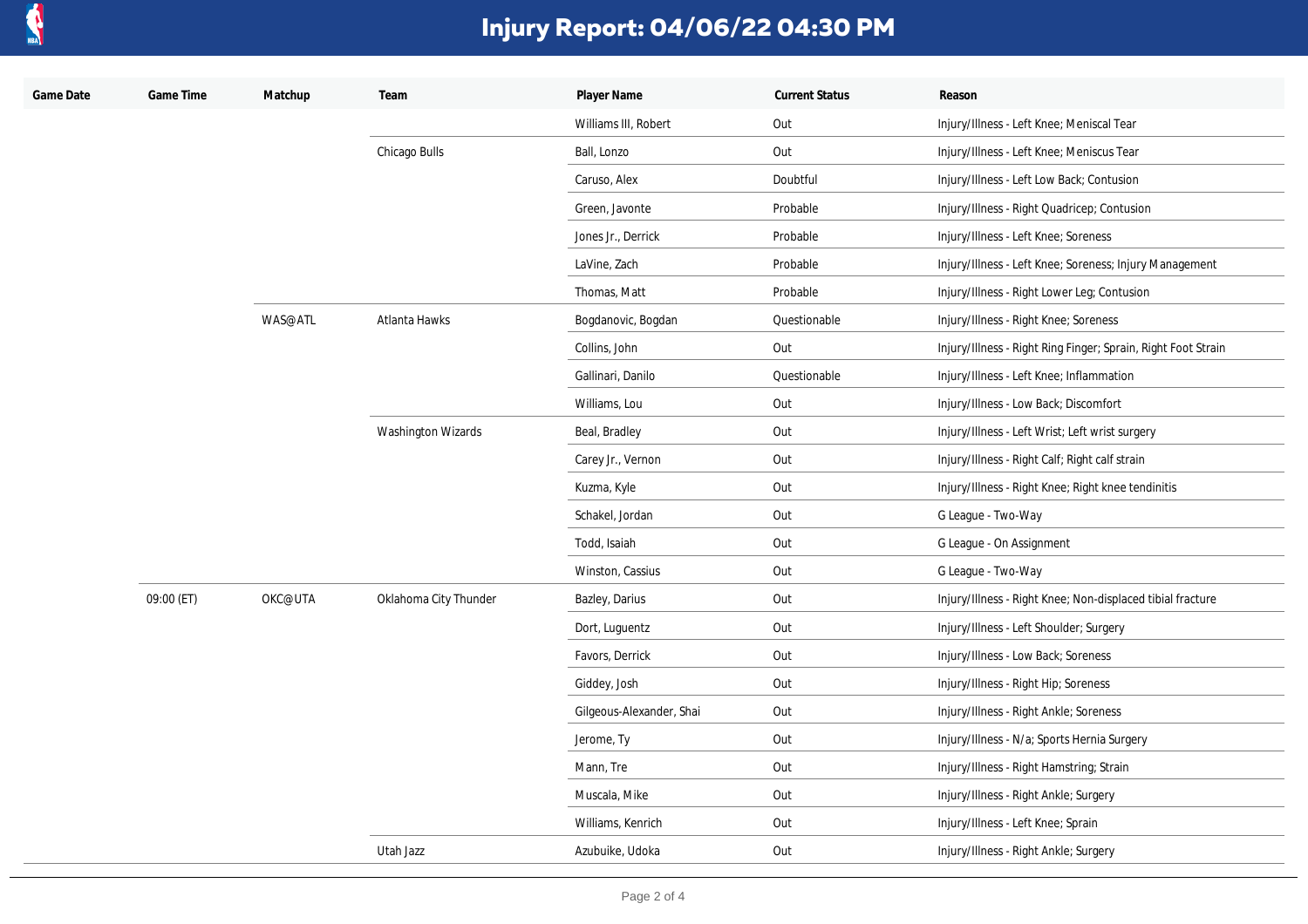

| Game Date  | Game Time    | Matchup | Team                          | Player Name         | <b>Current Status</b> | Reason                                                     |
|------------|--------------|---------|-------------------------------|---------------------|-----------------------|------------------------------------------------------------|
|            |              |         |                               | Conley, Mike        | Out                   | Injury/Illness - Right Knee; Injury maintenance            |
|            |              |         |                               | Forrest, Trent      | Questionable          | Injury/Illness - N/a; Concussion protocol                  |
|            |              |         |                               | Mitchell, Donovan   | Out                   | Rest                                                       |
|            | $10:00$ (ET) | PHX@LAC | LA Clippers                   | Leonard, Kawhi      | Out                   | Injury/Illness - Right Knee; ACL - Injury Recovery         |
|            |              |         |                               | Powell, Norman      | Questionable          | Injury/Illness - Left Foot; Fractured Medial Sesamoid Bone |
|            |              |         |                               | Preston, Jason      | Out                   | Injury/Illness - Right Foot; Injury Recovery               |
|            |              |         |                               | Scrubb, Jay         | Out                   | Injury/Illness - Right Foot; Injury Recovery               |
|            |              |         | <b>Phoenix Suns</b>           | Ayton, Deandre      | Out                   | Injury/Illness - Right Ankle; Soreness                     |
|            |              |         |                               | Booker, Devin       | Out                   | Injury/Illness - Low Back; Soreness                        |
|            |              |         |                               | Crowder, Jae        | Out                   | Injury/Illness - Right Ankle; Soreness                     |
|            |              |         |                               | Kaminsky, Frank     | Out                   | Injury/Illness - Right Knee; Stress reaction               |
|            |              |         |                               | Paul, Chris         | Out                   | Injury/Illness - Right Thumb; Injury management            |
|            |              |         |                               | Saric, Dario        | Out                   | Injury/Illness - Right Acl; Tear                           |
| 04/07/2022 | 07:00 (ET)   | ORL@CHA | <b>Charlotte Hornets</b>      |                     |                       | NOT YET SUBMITTED                                          |
|            |              |         | Orlando Magic                 | Anthony, Cole       | Out                   | Injury/Illness - Left Toe; Sprain                          |
|            |              |         |                               | Bol, Bol            | Out                   | Injury/Illness - Right Foot; Surgery                       |
|            |              |         |                               | Carter Jr., Wendell | Out                   | Injury/Illness - Left Wrist; Sprain                        |
|            |              |         |                               | Harris, Gary        | Questionable          | Personal Reasons                                           |
|            |              |         |                               | Isaac, Jonathan     | Out                   | Injury/Illness - Left Knee; Injury Recovery                |
|            |              |         |                               | Schofield, Admiral  | Questionable          | Injury/Illness - Left Knee; Contusion                      |
|            |              |         |                               | Wagner, Franz       | Out                   | Injury/Illness - Right Ankle; Sprain                       |
|            | 07:30 (ET)   | BOS@MIL | <b>Boston Celtics</b>         |                     |                       | NOT YET SUBMITTED                                          |
|            |              |         | Milwaukee Bucks               |                     |                       | NOT YET SUBMITTED                                          |
|            |              | PHI@TOR | Philadelphia 76ers            |                     |                       | NOT YET SUBMITTED                                          |
|            |              |         | <b>Toronto Raptors</b>        |                     |                       | NOT YET SUBMITTED                                          |
|            | 08:00 (ET)   | POR@NOP | New Orleans Pelicans          |                     |                       | NOT YET SUBMITTED                                          |
|            |              |         | <b>Portland Trail Blazers</b> |                     |                       | NOT YET SUBMITTED                                          |
|            |              |         |                               |                     |                       |                                                            |